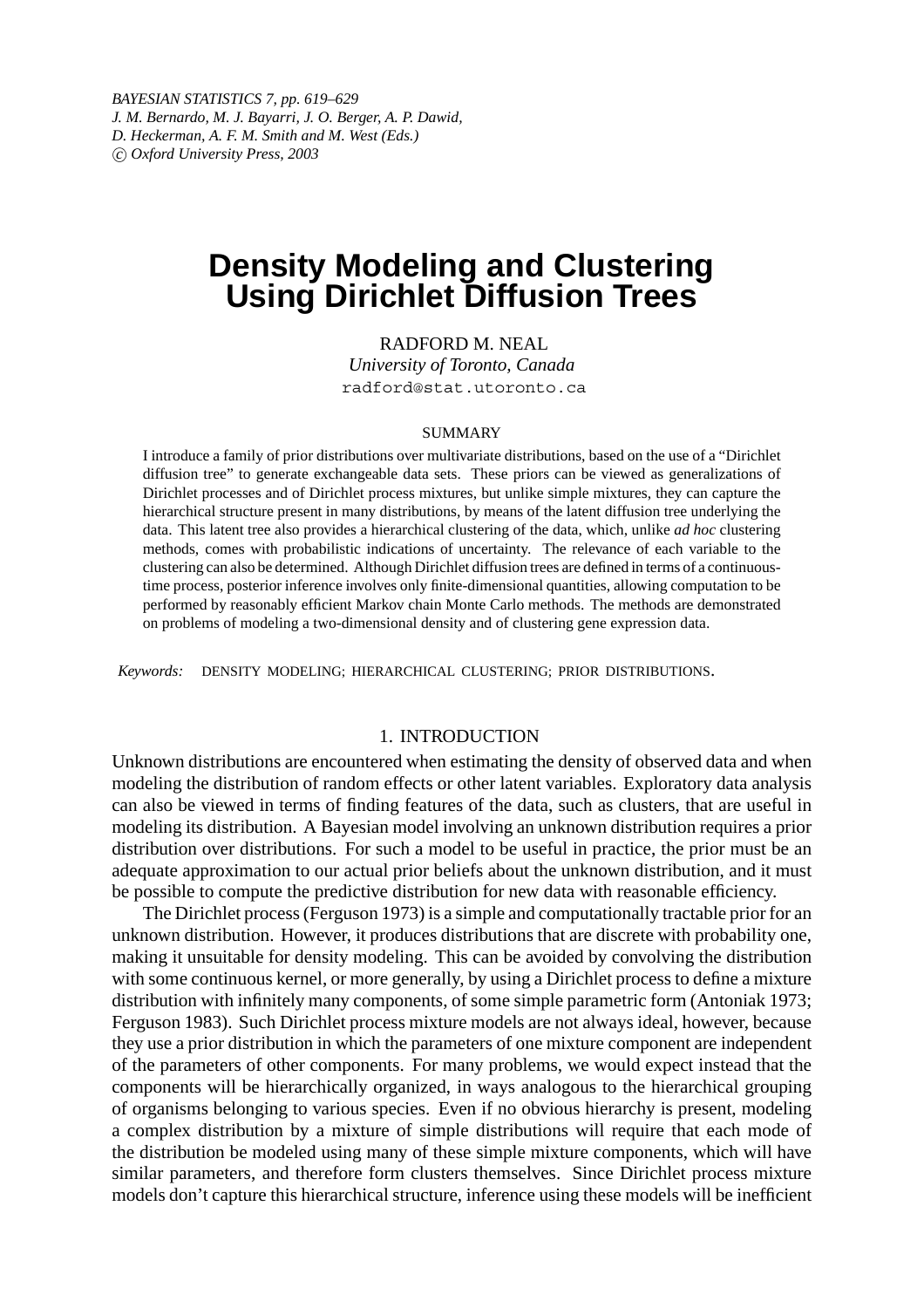— it will take more data than it should to force the model to create appropriate components, since the model does not "know" that these components will likely resemble other components.

The prior distribution over distributions I discuss here can be seen as a hierarchical generalization of Dirichlet process mixture models. The latent structure underlying the data for this model is what I call a "Dirichlet diffusion tree", whose terminal nodes (leaves) are the data points, and whose non-terminal nodes represent groupings of data points in a hierarchy. This latent tree structure generalizes the one-level grouping of data points into clusters that underlies a Dirichlet process mixture model. For some problems, this structure may be merely a device for obtaining a more suitable prior distribution over distributions. For exploratory applications, however, the latent diffusion tree structure may be of intrinsic interest, as it provides a hierarchical clustering of the data.

Most commonly-used hierarchical clustering methods are not based on any probabilistic model of the data. Williams (2000) discusses hierarchical Bayesian mixture models that are similar in objective to the models described here, but which have a finite (though unknown) number of components. Polya trees are another generalization of the Dirichlet process that produces distributions that have hierarchical structure, and which can be continuous. However, Polya tree priors have an unfortunate dependence on an arbitrary set of division points, at which discontinuities in the density functions occur. Walker, *et al.* (1999) review these and other related priors over distributions, including the "reinforced random walks" of Coppersmith and Diaconis, which resemble the diffusion trees discussed here, but differ in crucial respects.

Inference involving Dirichlet diffusion trees will not be as computationally easy as inference for simple Dirichlet process or Polya tree models, or as simple hierarchical clustering. Markov chain methods are needed to sample from the posterior distribution over trees. I describe here some techniques for constructing suitable Markov chain samplers, and demonstrate that they work well in a simple two-dimensional density modeling problem, and on a more difficult problem of clustering tumor cells based on gene expression data.

# 2. THE DIRICHLET DIFFUSION TREE PRIOR

I will define the Dirichlet diffusion tree prior over distributions by giving a procedure for randomly generating a data set of  $n$  points, each a vector of  $p$  real numbers, in which the data points are drawn independently from a common distribution drawn from the prior. The procedure generates these random data sets one point at time, with each point being drawn from its conditional distribution given the previously generated points, in a manner analogous to the "Polya urn" procedure for defining a Dirichlet process prior (Blackwell and MacQueen 1973). Such a procedure will be consistent with the data points being independently drawn from some unknown distribution as long as the distribution over data sets produced by the procedure is exchangeable, since such an exchangeable prior on data sets is equivalent to a prior over distributions by de Finetti's Representation Theorem (Bernardo and Smith 1994, Section 4.3).

# 2.1. *Generation of data points using a diffusion tree*

Each point in a data set drawn from the Dirichlet diffusion tree prior is generated by following a path of a diffusion process. Paths to different data points are linked in a tree structure, according to when each path diverges from previous paths. Generation of these paths will be described below by a sequential procedure, in which paths are generated for each data point in turn, but we will see in Section 2.3 that the ordering of the data points is in fact immaterial.

The first data point is generated by a Gaussian diffusion process (ie, Brownian motion), beginning at some origin, which I will here fix at zero. From this origin, the diffusion process operates for a predetermined length of time, which without loss of generality can be fixed at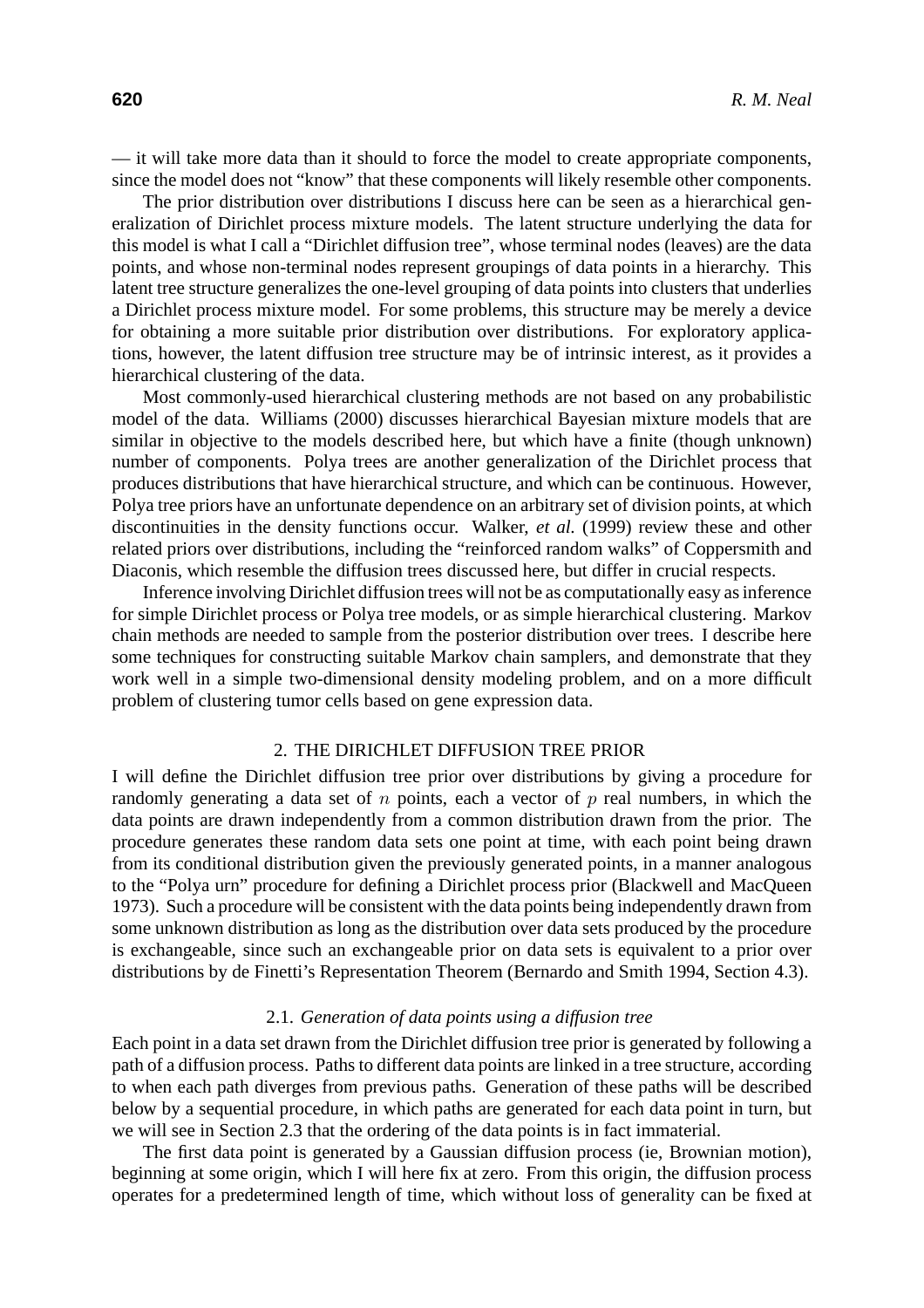one. If at time t, the process has reached the point  $X_1(t)$ , the point reached an infinitesimal time, dt, later will be  $X_1(t + dt) = X_1(t) + N_1(t)$ , where  $N_1(t)$  is a Gaussian random variable with mean zero and covariance  $\sigma^2 I dt$ , were  $\sigma^2$  is a parameter of the diffusion process. The  $N_1(t)$  at different times are independent. The end point of the path,  $X_1(1)$ , is the sum of the infinitesimal increments  $N_1(t)$ , and is easily seen to have a Gaussian distribution with mean zero and covariance  $\sigma^2 I$ . This end point is the first point in the data set.

The second point in the data set is also generated by following a path from the origin. This path,  $X_2(t)$ , initially follows the path leading to the first point. However, the two paths will diverge at some time,  $T_d$ , after which the path to the second point is independent of the remainder of the first path. In other words, the infinitesimal increments for the second path,  $N_2(t)$ , are equal to the corresponding increments for the first path,  $N_1(t)$ , for  $t < T_d$ , but thereafter,  $N_2(t)$ and  $N_1(t)$  are independent. The distribution of the divergence time,  $T_d$ , can be expressed in terms of a "divergence function",  $a(t)$ . At each time t before divergence occurs, the probability that the path to the second data point will diverge from the path to the first data point within the next infinitesimal time period of duration dt is given by  $a(t)dt$ .



**Figure 1.** *Generation of a data set of four real numbers from the Dirichlet diffusion tree prior with*  $\sigma = 1$  and  $a(t) = 1/(1-t)$ *. Diffusion time is on the horizontal axis, data values on the vertical axis. The upper-left plot shows the path to the first data point (0.34). The upper-right plot shows the path to the second data point (0.24) diverging from the first path at*  $t = 0.86$ *. In the lower-left plot, the path to the third data point* ( $-1.77$ *) diverges from the first two paths at*  $t = 0.35$ *. In the lower-right plot, the path to the fourth data point (*−0.87*)* follows the path to the third data point until  $t = 0.88$ .

In general, the ith point in the data set is obtained by following a path from the origin that initially coincides with the path to the previous  $i-1$  data points. If the new path has not diverged at a time when paths to past data points diverged, the new path chooses between these past paths with probabilities proportional to the numbers of past paths that went each way — this reinforcement of previous events is characteristic of "Polya urn" schemes. If at time  $t$ , the new path is following a path traversed by  $m$  previous paths, the probability that it will diverge from this path within an infinitesimal interval of duration dt is  $a(t)dt/m$  — note the division by m,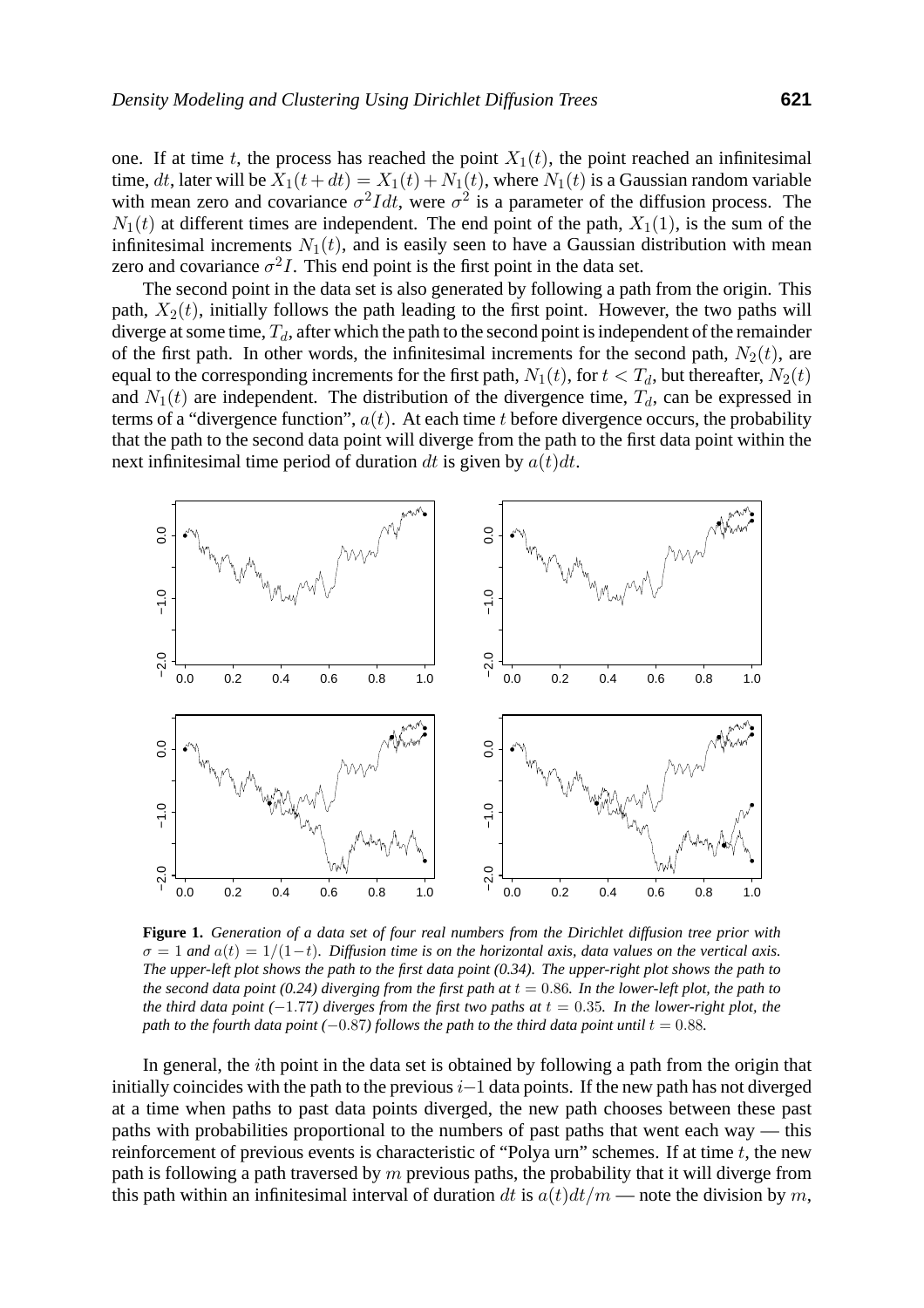which is another aspect of reinforcement of past events. Once divergence occurs, the new path moves independently of previous paths.

Figure 1 illustrates the diffusion tree process for a data set of  $n = 4$  data points, each a single real number (ie,  $p = 1$ ).

# 2.2. *Probability of generating a given tree of data points*

The probability of obtaining a given data set along with its underlying tree can be expressed more easily if the details of the continuous paths taken are suppressed, leaving only the structure of the tree (ie, how data points are hierarchically grouped), the times at which paths diverged, and the locations of these divergence points and of the final data points. Figure 2 shows this less-detailed representation of the example shown in Figure 1.



**Figure 2.** *The data*  $x_1$ ,  $x_2$ ,  $x_3$ , and  $x_4$  generated above and its underlying tree, with details of the paths *suppressed except at the divergence points* a*,* b*, and* c*.*

The probability of obtaining a given tree and data set can be written as a product of two factors. The tree factor is the probability of obtaining the given tree structure and divergence times. The data factor is the probability of obtaining the given locations for divergence points and final data points, when the tree structure and divergence times are as given.

The tree factor can be found without reference to the locations of the points, since the divergence function depends only on  $t$ . The probability that a new path following a path previously traversed m times will not diverge between time s and time t can be found by dividing the time from s to t into k intervals of duration  $(t-s)/k$ , and letting k go to infinity:

$$
P(\text{no divergence}) = \lim_{k \to \infty} \prod_{i=0}^{k-1} \left( 1 - a(s + i(t-s)/k) [(t-s)/k]/m \right) = e^{(A(s) - A(t))/m}
$$

Here,  $A(t) = \int_0^t a(u) du$ . Using this formula, the probability density for obtaining the tree structure and divergence times for the example in Figure 2 is found to be as follows:

$$
e^{-A(t_a)} a(t_a) \times e^{-A(t_b)/2} (a(t_b)/2) \times e^{-A(t_b)/3} (1/3) e^{A(t_b)-A(t_c)} a(t_c)
$$

Given the tree structure and divergence times, the data factor is just a product of Gaussian densities, since the distribution for the location of a point that has diffused for time  $d$  starting from location x is Gaussian with mean x and covariance  $\sigma^2 Id$ . Letting N(x |  $\mu$ ,  $\sigma^2$ ) be the Gaussian probability density function, we can write the data factor for the example in Figure 2 as follows:

$$
N(x_b | 0, \sigma^2 t_b) \times N(x_a | x_b, \sigma^2(t_a - t_b)) \times N(x_1 | x_a, \sigma^2(1 - t_a)) \times N(x_2 | x_a, \sigma^2(1 - t_a))
$$
  
 
$$
\times N(x_c | x_b, \sigma^2(t_c - t_b)) \times N(x_3 | x_c, \sigma^2(1 - t_c)) \times N(x_4 | x_c, \sigma^2(1 - t_c))
$$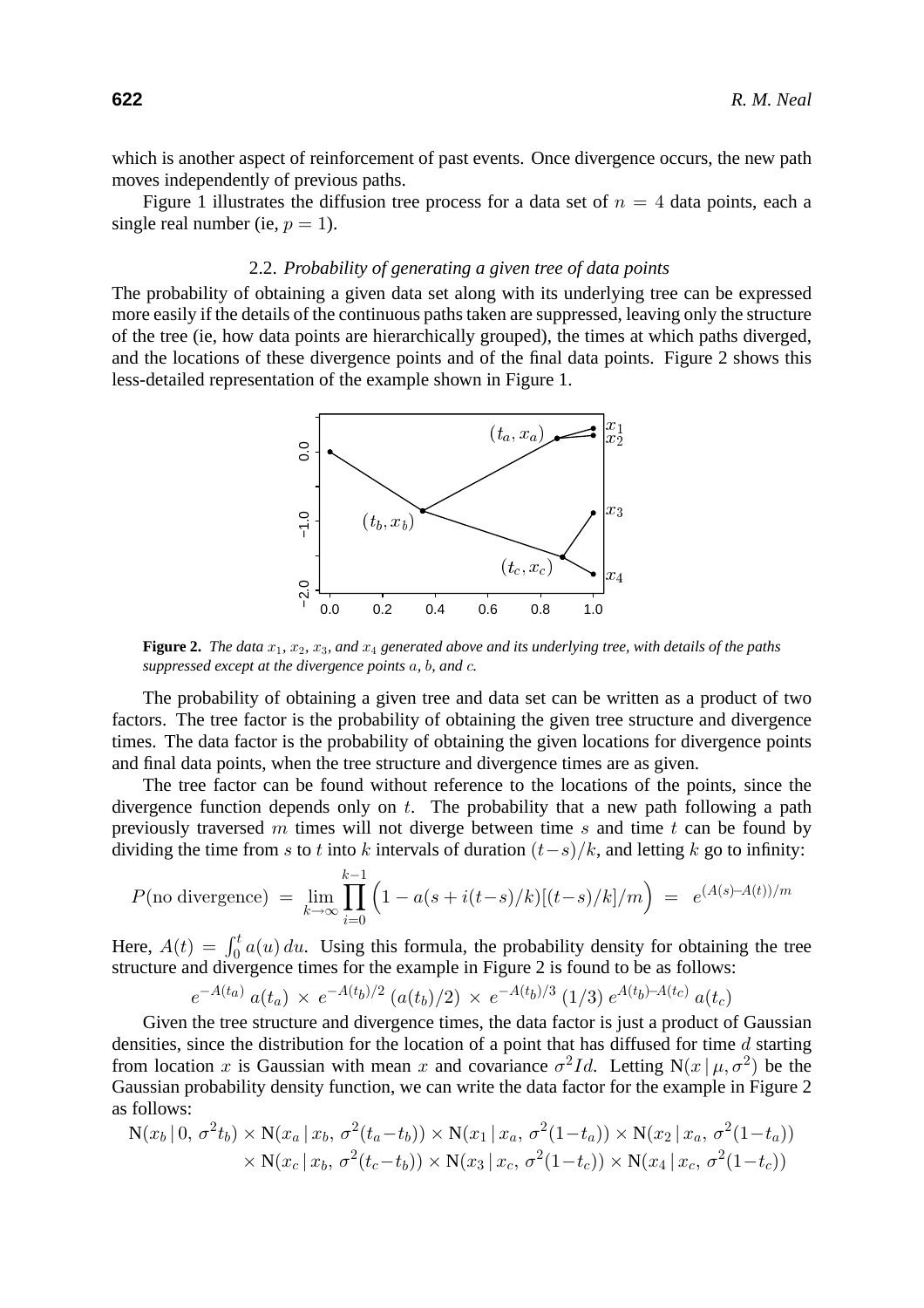# 2.3. *Proof of exchangeability*

To show that the procedure for generating a data set using a Dirichlet diffusion tree defines a valid prior over distributions, we must show that the probability density for a data set does not change when the order of the data points is permuted — ie, that the prior is "exchangeable". I will show this by proving the stronger property that the probability density for producing a data set along with its underlying tree structure and the times and locations of the divergence points is the same for any ordering of data points. Exchangeability follows from this by summing over all possible tree structures and integrating over times and locations of divergences.

The probability density for a data set along with an underlying tree can be written as a product of factors, each pertaining to one segment of the tree. (For example, the tree in Figure 2 has seven segments.) For each segment,  $(t_u, x_u) - (t_v, x_v)$ , there is a factor in the probability density that corresponds to the density for the diffusion process starting at  $x_u$  to move to  $x_v$  in time  $t_v-t_u$ , which is N( $x_v | x_u$ ,  $\sigma^2 I(t_v-t_u)$ ). The product of these factors is the overall data factor in the density. Since the set of segments making up the tree does not depend on the order of the data points, neither will this data factor.

A segment of the tree traversed by more than one path will also be associated with a factor in the overall probability density pertaining to the lack of divergence of these paths before the end of the segment. If such a segment ends before  $t = 1$ , there will be another a factor for the probability density for one path to diverge at the end of this segment, along with factors for the probabilities of later paths taking the branches they did. The product of such factors for all segments is the overall factor relating to the tree structure. We need to show that this factor does not actually depend on the ordering of the data points, even though it is expressed in an order-dependent way above.

Consider a segment,  $(t_u, x_u) - (t_v, x_v)$ , that was traversed by  $m > 1$  paths. The probability that the  $m-1$  paths after the first do not diverge before  $t_v$  is  $\prod_{i=1}^{m-1} e^{(A(t_u)-A(t_v))/i}$ , which does not depend on the order of the data points. If  $t_v = 1$ , this is the whole factor for this segment. Otherwise, suppose that the first  $i-1$  paths do not diverge at  $t<sub>v</sub>$ , but that path i does diverge at  $t_v$ . (Note that i will be at least two, and that some path must diverge at  $t_v$ , as otherwise the segment would not end at that time.) The probability density for this divergence is  $a(t_v)/(i-1)$ . Subsequent paths take one or the other branch at this divergence point, with probabilities proportional to the number that have gone each way previously. Suppose that  $n_1$ paths in total go the way of the first path, and  $n_2$  go the way of path i. (Note that  $n_1 \geq i-1$ , and  $n_1 + n_2 = m$ .) The probability that path j (with  $j>i$ ) goes the way of the first path will be  $c_1/(j-1)$ , where  $c_1$  is the number of paths that went that way before, which will vary from  $i-1$  to  $n_1-1$ . The probability that path j goes the other way will be  $c_2/(j-1)$ , where  $c_2$  is the number of paths that went the other way before, which will vary from 1 to  $n_2 - 1$ . The product of these branching probabilities for all  $j>i$  will be

$$
\prod_{c_1=i-1}^{n_1-1} c_1 \cdot \prod_{c_2=1}^{n_2-1} c_2 \Big/ \prod_{j=i+1}^m (j-1) = \frac{(n_1-1)!}{(i-2)!} \cdot (n_2-1)! \cdot \frac{(i-1)!}{(m-1)!}
$$

$$
= (i-1) \cdot \frac{(n_1-1)!(n_2-1)!}{(m-1)!}
$$

When this is multiplied by the probability density of  $a(t_v)/(i-1)$  for path i diverging at time  $t_v$ , the two factors of  $i-1$  cancel, leaving a result that does not depend on i, and hence is independent of the order of the data points. This argument can be modified to handle the case where  $a(t)$  has an infinite peak, allowing more than one path to diverge at the same time.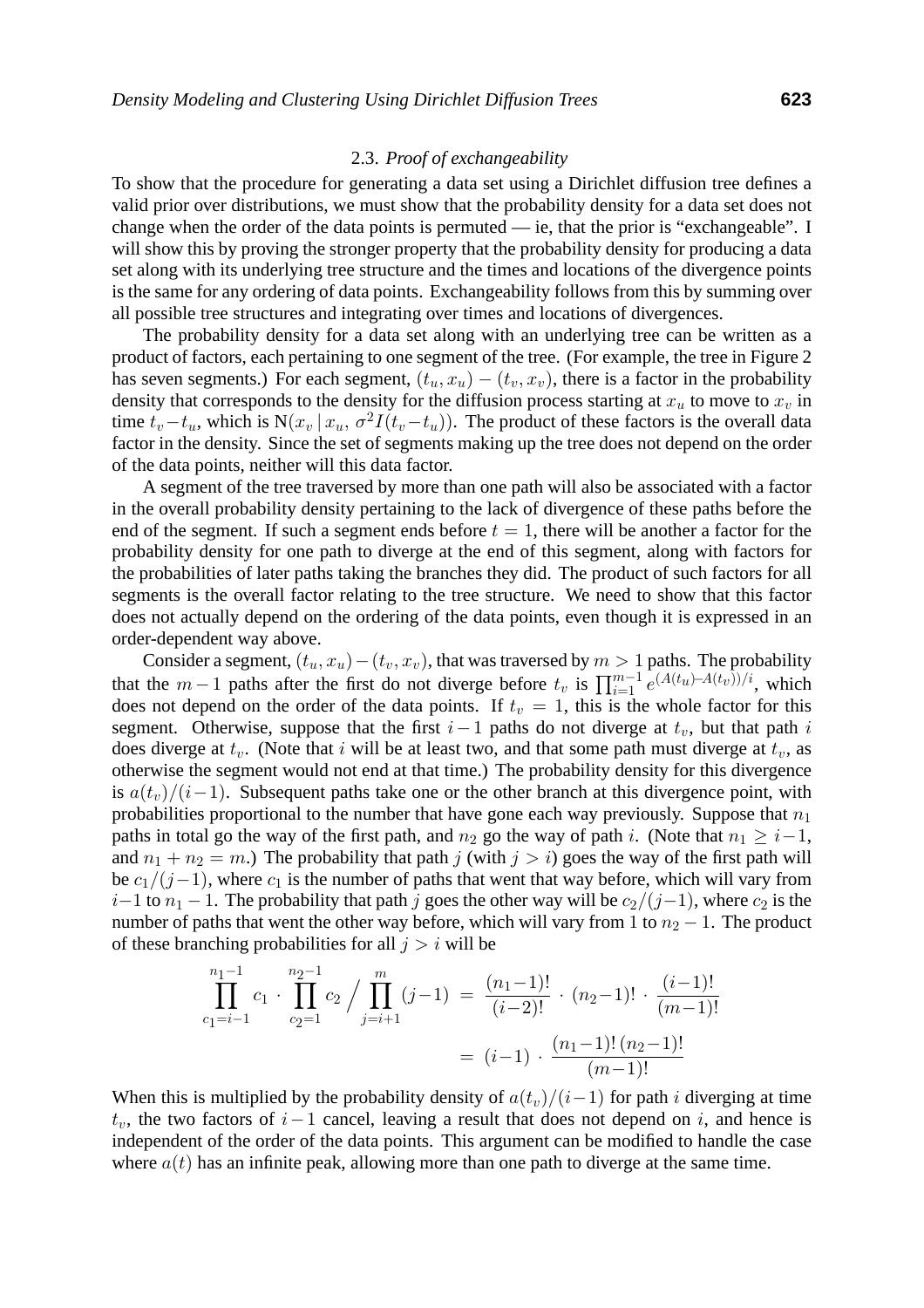#### 3. PROPERTIES OF DIRICHLET DIFFUSION TREE PRIORS

The properties of a Dirichlet diffusion tree prior vary with the choice of divergence function,  $a(t)$ . I will investigate these properties here by looking at data sets generated from these priors. I also investigate when the distributions produced are continuous and absolutely continuous. More details on the properties of Dirichlet diffusion tree priors are found in (Neal 2001).



**Figure 3.** *Generation of a two-dimensional data set from the Dirichlet diffusion tree prior with*  $\sigma = 1$ *and*  $a(t)=1/(1-t)$ *. The plot on the left shows the first twenty data points generated, along with the underlying tree structure. The right plot shows 1000 data points obtained by continuing the procedure beyond these twenty points.*



**Figure 4.** *Two data sets of 1000 points drawn from Dirichlet diffusion tree priors with*  $\sigma = 1$ *. For the data set on the left, the divergence function used was* a(t) = (1/4)/(1−t)*. For the data set on the right,*  $a(t) = \frac{3}{2}\cdot\frac{1}{1-t}$ .

Divergence functions of the form  $a(t) = c/(1-t)$  have integrals that diverge only logarithmically as  $t \to 1$ :  $A(t) = \int_0^t a(u) du = -c \log(1-t)$ . Distributions drawn from such a prior will be continuous — ie, the probability that two data points will be identical is zero.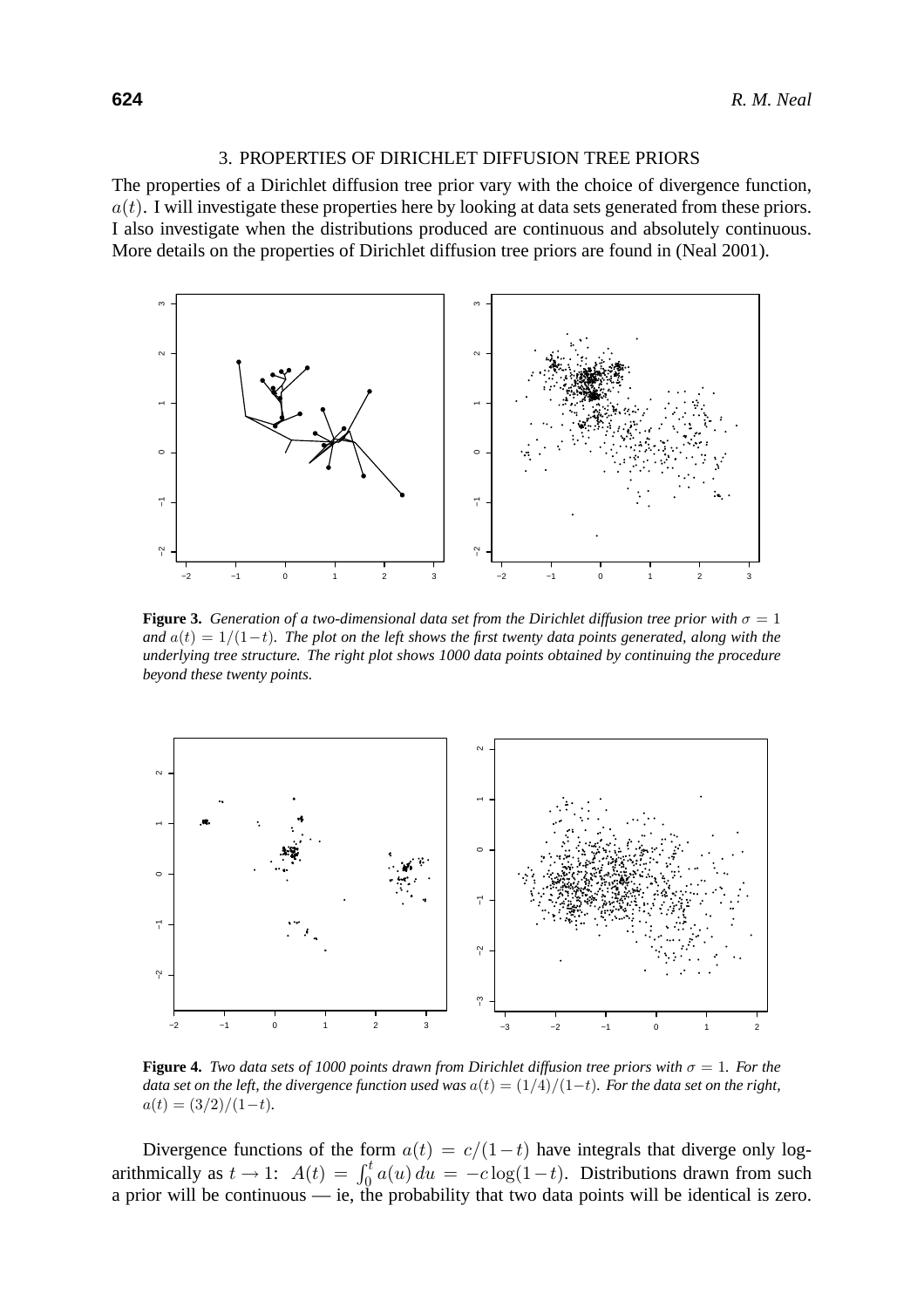These distributions will, however, show some degree of tight clustering, varying with  $c$ , due to the possibility that divergence will not occur until quite close to  $t = 1$ . Figure 3 shows the generation of a two-dimensional data set of 1000 points, drawn from this prior with  $c = 1$ . We see here the hierarchical structure that the Dirichlet diffusion tree prior can produce — there are not just multiple modes in this data, but further structure within each mode. This hierarchy is more obvious in the data set shown on the left of Figure 4, produced from the prior with  $c = 1/4$ , which has tighter clusters. As seen in the right of Figure 4, when  $c = 3/2$ , the distributions generated are smoother, and do not exhibit any obvious hierarchical structure.

Priors with different characteristics can be obtained using a divergence function of the form  $a(t) = b + d/(1-t)^2$ . This divergence function can produce well-separated clusters that exhibit a clear hierarchical structure, but with the points within each cluster being smoothly distributed, due to the rapid increase in  $a(t)$  as t approaches one.

The distributions produced by a Dirichlet diffusion tree prior will be continuous (with probability one) when the divergence function,  $a(t)$ , is such that  $A(t) = \int_0^1 a(t) dt$  is infinite. However, it does not follow that distributions drawn from such a prior will be absolutely continuous, which is what is required for them to have density functions. I have investigated empirically when Dirichlet diffusion tree priors produce absolutely continuous distributions by looking at distances to nearest neighbors in a large sample from the distribution. For a distribution with a continuous density function, the density in the region near where the two nearest neighbors of a data point are located will be approximately constant. From this one can derive that if  $r$  is the ratio of the distance to the nearest other data vector divided by the distance to the second-nearest other data vector, the distribution of  $r^p$  will be uniform over  $(0, 1)$ . The empirical distribution of  $r^p$  for a large sample therefore provides evidence of whether or not the distribution from which the sample came is absolutely continuous.

The empirical results I have obtained (Neal 2001) lead me to conjecture that Dirichlet diffusion tree priors for p-dimensional distributions with  $a(t) = c/(1-t)$  produce distributions that are not absolutely continuous when  $c < p/2$ , but which are absolutely continuous when  $c >$  $p/2$ . I conjecture that, in contrast, all Dirichlet diffusion tree priors with divergence functions of the form  $a(t) = b + d/(1-t)^2$  with  $d > 0$  produce absolutely continuous distributions.

### 4. MODELS BASED ON DIRICHLET DIFFUSION TREES

In practice, the smoothness and other characteristics of an unknown distribution will seldom be known exactly, and it will therefore be appropriate to give higher-level prior distributions to the parameters of the divergence function, allowing these characteristics to be inferred from the data. The variance of the diffusion process for a variable would also usually be a hyperparameter, which can adapt to the scale of that variable; different variables might well be given different variances.

If the data were observed with some amount of noise, or the data values were rounded, it would be appropriate to regard the Dirichlet diffusion tree as defining the prior for the distribution of the unrounded, noise-free values, not for the data actually observed. For some problems, a heavy-tailed noise distribution may be appropriate, to prevent outliers from having an undue effect on the clustering. When the data is categorical, unobserved latent values can be introduced that determine the probabilities of the observed data (eg, via a logistic model). The distribution of these vectors of latent values could then be given a Dirichlet diffusion tree prior, indirectly defining a prior for the joint distribution of the categorical values.

A model in which the amount of noise for each variable is controlled by a hyperparameter may be useful even when there actually is no appreciable noise in the measurements, since with such a model, some or all of the variation of some variables can be explained as "noise" that is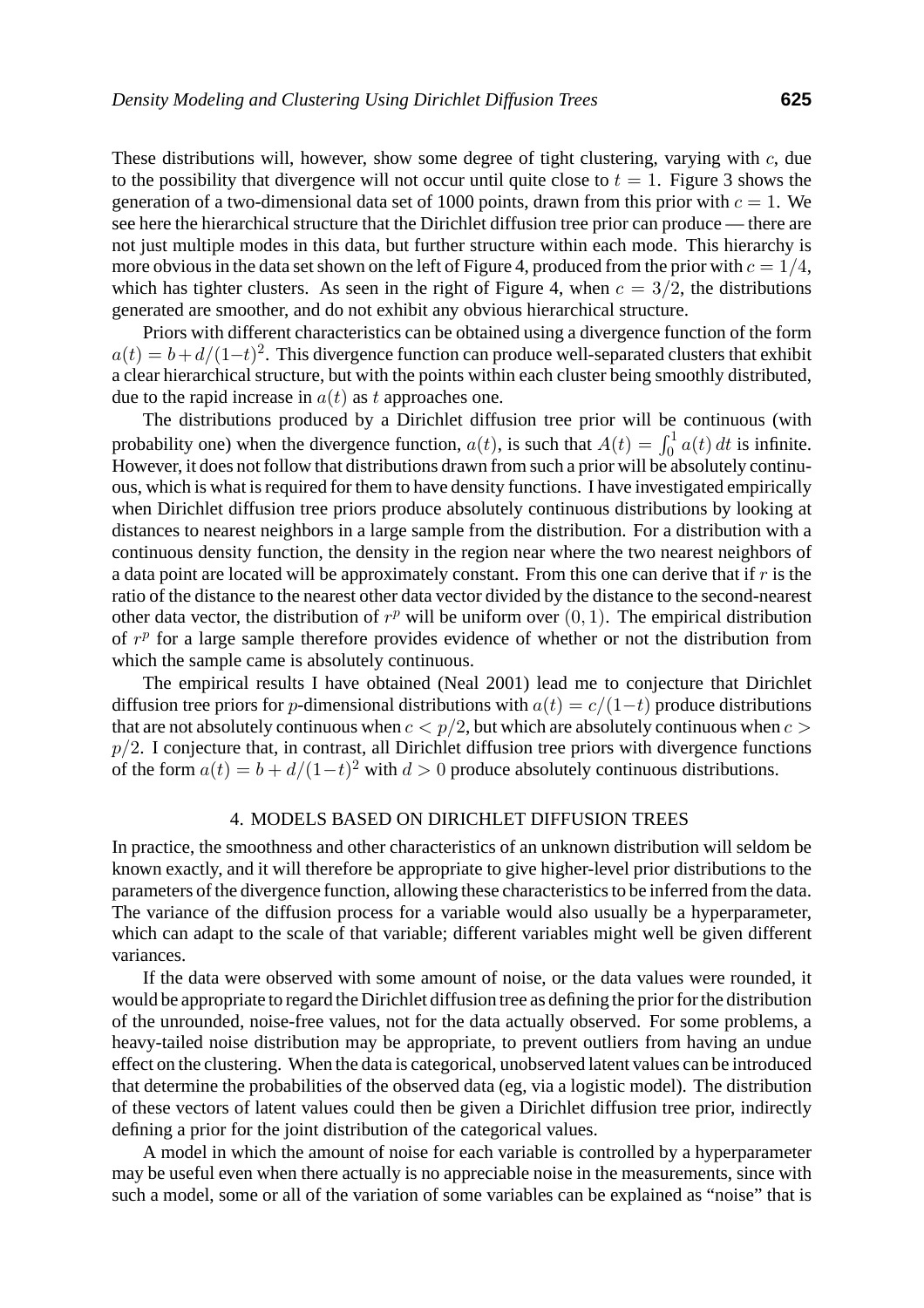unrelated to variation in other variables. If the posterior distribution for the noise hyperparameter for a variable is concentrated near a large value, the model will have effectively learned that this variable is not relevant to the clustering of data items.

# 5. MARKOV CHAIN SAMPLING FOR DIRICHLET DIFFUSION TREE MODELS

The finite representation of a Dirichlet diffusion tree shown in Figure 2 is used for Markov chain Monte Carlo computations. The state of the Markov chain used to sample from the posterior distribution will consist of at least the *structure* of the tree (the hierarchical organization of data points) and the *divergence times*for non-terminal nodes. Depending on the model and sampling method used, the Markov chain state may also include the *locations* of non-terminal nodes, *latent vectors* underlying the data (eg, the noise-free values of observations), and *hyperparameters* such as diffusion variances, noise levels, and parameters of the divergence function.

For models of real data without noise, the locations of terminal nodes are fixed at the data points. For models with latent vectors, the terminal nodes are fixed to these latent vectors, if they are represented explicitly. Neither latent vectors nor terminal node locations need be represented explicitly when the data is modeled as having Gaussian noise, since their distributions conditional on the structure of the tree and the divergence times will be Gaussian, and hence easily integrated over. The locations of non-terminal nodes can also be integrated over, since their joint distribution given the data or latent vectors is Gaussian. This can be done in time proportional to the number of data points, by exploiting the tree structure, as is done in a similar context by Williams (2000). If non-terminal node locations are instead kept as part of the Markov chain state, it takes only linear time to draw new values for them from their joint distribution (conditional on the tree structure, hyperparameters, and latent vectors).

It is easy to sample for the diffusion and noise variance hyperparameters when divergence times and locations for all nodes are known. Node locations can be temporarily sampled for this purpose if they are not being retained in the state. Metropolis updates could be done for the parameters of the divergence function, though I instead use slice sampling (Neal, 2003).



**Figure 5.** *Modifying a tree with a parent move. Divergence time is shown on the vertical axis, location on the horizontal axis. Black circles are the terminal nodes.*

The most crucial issue is how to sample for different tree structures, a problem that is similar to sampling for phylogenetic trees (eg, see Mau, *et al.* 1999). Figure 5 illustrates one approach that I have used, based on Metropolis-Hastings updates that propose to move the parent of a randomly chosen terminal or non-terminal node to a new location in the tree. After the parent of the chosen node is temporarily removed from the tree, a new position for it in the tree is found by simulating the data generation process described in Section 2.1, up to the time where the new path diverges from previous paths. (If this time is later than the child node's divergence time, the process is repeated.) This proposed position in the tree is then accepted or rejected based on the likelihood, integrating over any missing node locations. It is important that at least the location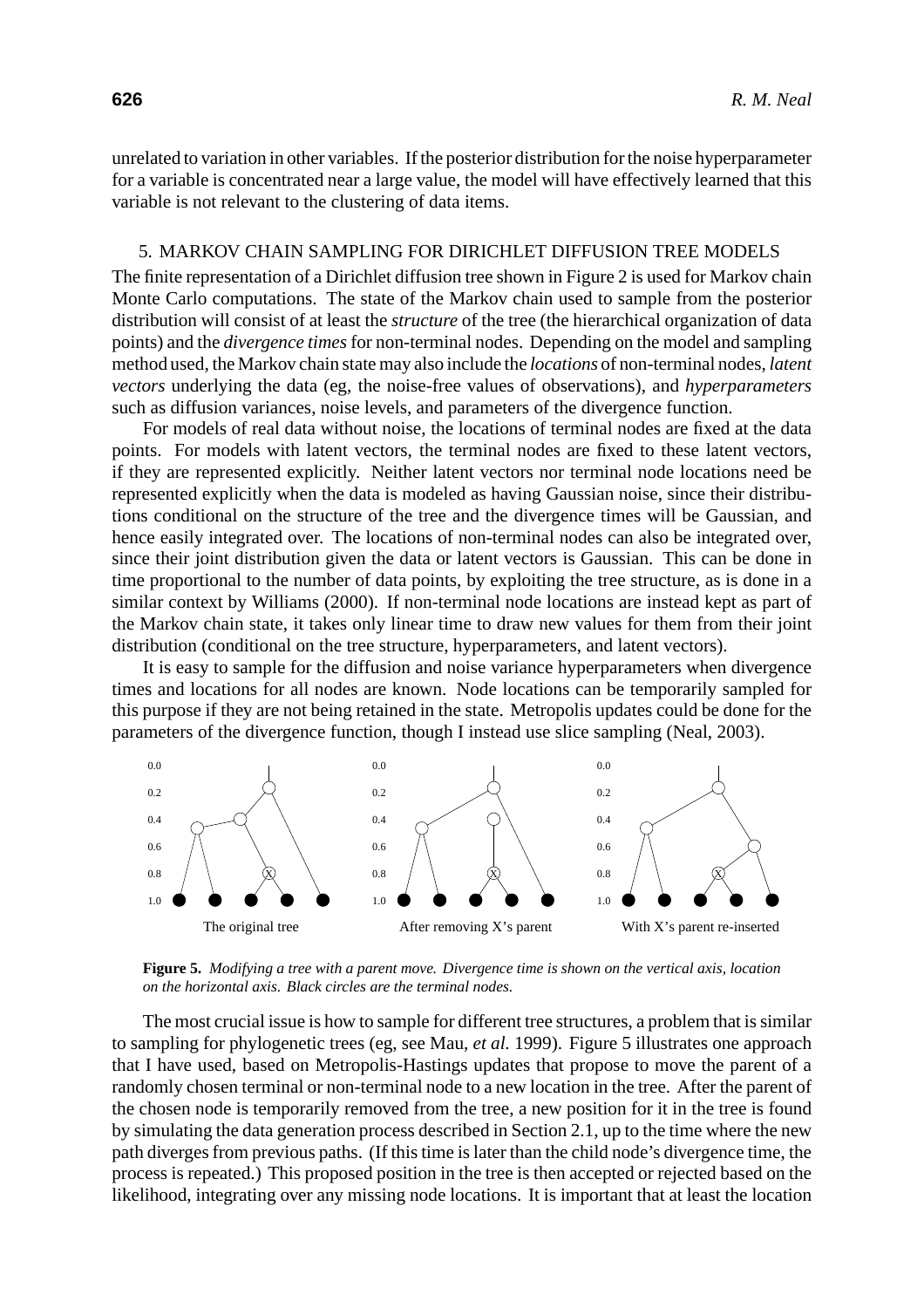of the parent node being moved be integrated over. This is easily done, and if non-terminal node locations are being retained, a new location for the parent can easily be sampled after the update (whether the proposal was accepted or not). If non-terminal node locations are not being retained, the change in likelihood resulting from the proposed move can be computed in time proportional to the depth of the tree, which typically grows logarithmically with the number of data points. I have also tried another approach to modifying the tree structure, in which a non-terminal node's position in the tree is updated by slice sampling. Best results are obtained when both approaches are combined.

The models and Markov chain sampling methods described above are implemented as part of my software for "flexible Bayesian modeling", which is available from my web page, http://www.cs.utoronto.ca/∼radford. This software was used for the two examples that follow.

# 6. MODELING A TWO-DIMENSIONAL DENSITY

I tested the ability of Dirichlet diffusion trees to model a bivariate distribution using an artificial data set, generated by a somewhat complex procedure that produces an absolutely continuous distribution that is not of any simple form. (For details of the distribution and of the models and sampling procedures, see the software documentation, in which this is an example.) The data set of 500 points is shown on the left of Figure 6, along with a simple kernel density estimate, produced by the kde2d function in R's MASS library, with default parameter settings.



**Figure 6.** *The two-dimensional density modeling example. The plots show the data points along with contours of the natural log of the estimated density, spaced 0.5 apart. The left plot shows a simple kernel density estimate; the middle and right plots show Dirichlet diffusion tree estimates with different divergence functions.*

This data was modeled directly (with no noise) using two Dirichlet diffusion tree models, with divergence functions of  $a(t) = c/(1-t)$  and  $a(t) = b + d/(1-t)^2$ . For both models, the two variables had separate hyperparameters controlling diffusion variances, which were given fairly vague prior distributions. The parameters of the divergence function  $(c$  for the first model, b and d for the second) were also given fairly vague priors.

The middle plot in Figure 6 shows the density estimate found using  $a(t) = c/(1-t)$ . This estimate was computed by simulating the generation of a 501st data point from 75 trees taken from the posterior distribution. For each of these trees, 500 paths were simulated that would end at each of the 500 data points if no divergence were to occur, with the time and location where divergence did occur defining a Gaussian distribution for the generated point. (This stratified sampling scheme improves the approximation, compared to generating 500 independent paths.) The final density estimate is an equal mixture of these  $75 \times 500$  Gaussian distributions.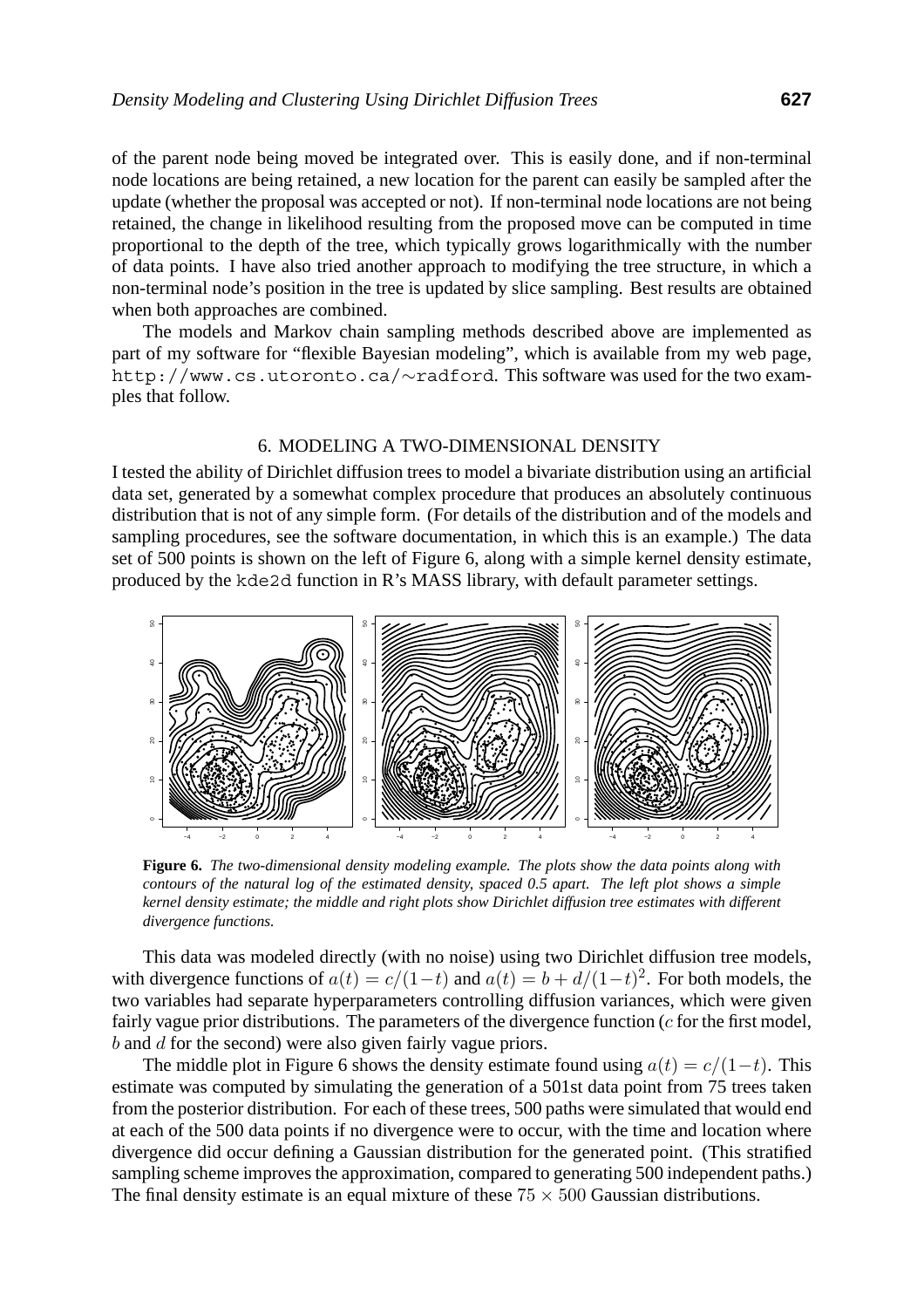The posterior distribution of  $c$  for this model had mean 1.5 and standard deviation 0.2, so according to my conjecture, the distribution produced will be absolutely continuous. The actual distribution from which the data was drawn is indeed absolutely continuous, but with a density that is smoother than the estimate found with this divergence function. Even when  $c \approx 1.5$ (as in the right of Figure 4), the prior with  $a(t) = c/(1-t)$  favours distributions with some small-scale clustering, producing peaks in the density estimate around each data point.

The right plot in Figure 6 shows a density estimate found in the same way using a Dirchlet diffusion tree with  $a(t) = b + d/(1-t)^2$ . It displays a smoothness that is more appropriate for this data.

# 7. CLUSTERING GENE EXPRESSION DATA

I have also applied Dirichlet diffusion tree models to data on gene expression in leukemia cells gathered by Golub, *et al.* (1999). This data contains levels of expression for 3571 genes in the tumors of 72 leukemia patients. (Expression levels for more genes were measured, but were discarded as being unreliable. The remaining data was preprocessed to avoid spurious variation, and scaled so the variance of each variable was one.) Each tumor was classified as one of three types — AML, ALL-B, or ALL-T — based on data other than gene expression. The aim of this test is to see whether by clustering the gene expression data we can rediscover these three known types.

I first tried modeling this this data using a subset of only 200 genes, randomly selected from the total of 3571. The expression levels of these genes were modeled as having Gaussian noise, with the noise-free values generated from a Dirichlet diffusion tree with a divergence function of the form  $a(t) = b + d/(1-t)^2$ . Separate noise and diffusion variances were given to each gene. All hyperparameters were given fairly vague prior distributions.



**Figure 7.** *Two hierarchical clusterings of the 72 tumors, drawn from the posterior distribution. Tumor types are shown by*  $o = AML$ ,  $+ = ALL-B$ *, and*  $x = ALL-T$ *.* 

I ran two replicated Markov chain simulations, each taking approximately 90 minutes on a 1.7 GHz Pentium 4 processor. The state for these Markov chains did not include the locations of non-terminal nodes; these were instead integrated over. The two chains produced consistent results. Both appear to have converged after about one third of the run, judging by trace plots